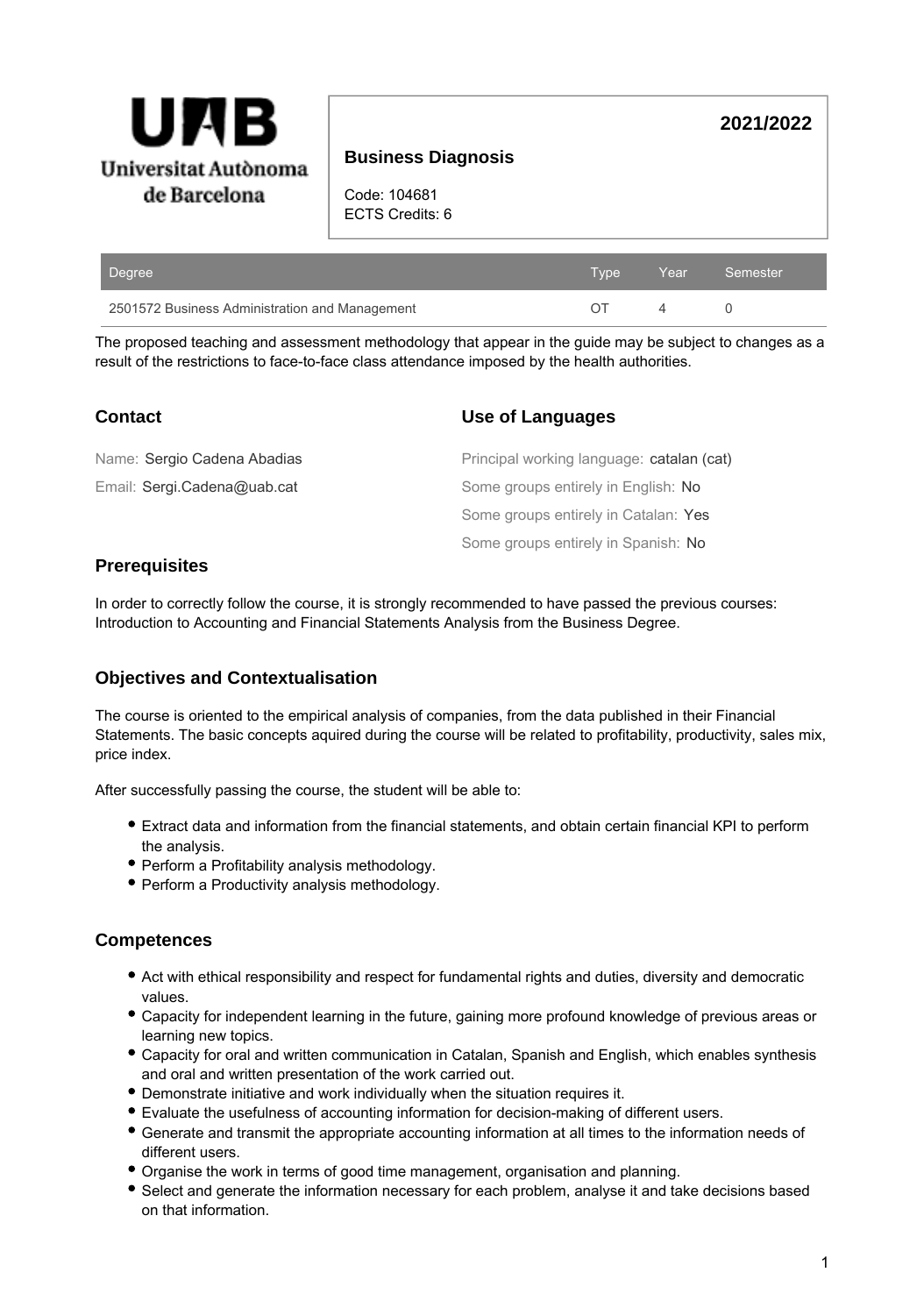- Students must be capable of collecting and interpreting relevant data (usually within their area of study) in order to make statements that reflect social, scientific or ethical relevant issues.
- Take account of social, economic and environmental impacts when operating within one's own area of knowledge.
- Use of the available information technology and adaptation to new technological environments.
- Using accounting information as a tool for assessment and diagnosis.

## **Learning Outcomes**

- 1. A capacity of oral and written communication in Catalan, Spanish and English, which allows them to summarise and present the work conducted both orally and in writing.
- 2. Analyse the indicators of sustainability of academic and professional activities in the areas of knowledge, integrating social, economic and environmental dimensions.
- 3. Analyze business sectors from the annual accounts.
- 4. Capacity to continue future learning independently, acquiring further knowledge and exploring new areas of knowledge.
- 5. Critically analyse the principles, values and procedures that govern the exercise of the profession.
- 6. Demonstrate ethical behavior in the preparation of financial statements.
- 7. Demonstrate initiative and work independently when required.
- 8. Develop accounting information synthesis applying accounting principles and standards, as required.
- 9. Develop information relating to a system of management accounting.
- 10. Identify decisions that can be taken through the analysis and interpretation of accounting information.
- 11. Identify the social, economic and environmental implications of academic and professional activities within the area of your own knowledge.
- 12. Interpret economic indicators of an entity and its relationship to the profitability and productivity of the same.
- 13. Interpret financial indicators of an entity and understand the decisions that can be taken from their analysis
- 14. Know the accounting information systems to support the management and functions of the same in the management of organizations.
- 15. Make a diagnosis from the economic and financial analysis of an entity
- 16. Organise work, in terms of good time management and organisation and planning.
- 17. Recognise the qualitative variables that can influence decision-making based on the financial statements.
- 18. Register for accounting the economic and financial reality of organizations in accordance with the principles, standards and conventions applicable in each case.
- 19. Select and generate the information needed for each problem, analyse it and make decisions based on this information.
- 20. Students must be capable of collecting and interpreting relevant data (usually within their area of study) in order to make statements that reflect social, scientific or ethical relevant issues.
- 21. Use available information technology and be able to adapt to new technological settings.
- 22. Using the tools of financial planning and budgeting of an organization

## **Content**

### 1. EVALUATION OF THE MANAGEMENT OF A COMPANY FROM THE OUTSIDE: SOURCES OF BASIC INFORMATION

- 1.1 The perspective of external analysis: objectives; possibilities; limitations.
- 1.2 The balance sheet: standard structure; implicit criteria; interpretation.
- 1.3. The income statement: standard structure

### 2. TABLE OF ECONOMIC-ACCOUNTING VARIABLES FOR ANALYSIS

- 2.1 Normalized variables for the balance sheet; compound variables; basic ratios.
- 2.2 Translation / summary of a balance sheet in terms of the defined variables.
- 2.3 Normalized variables for the income statement; unit costs / imputed costs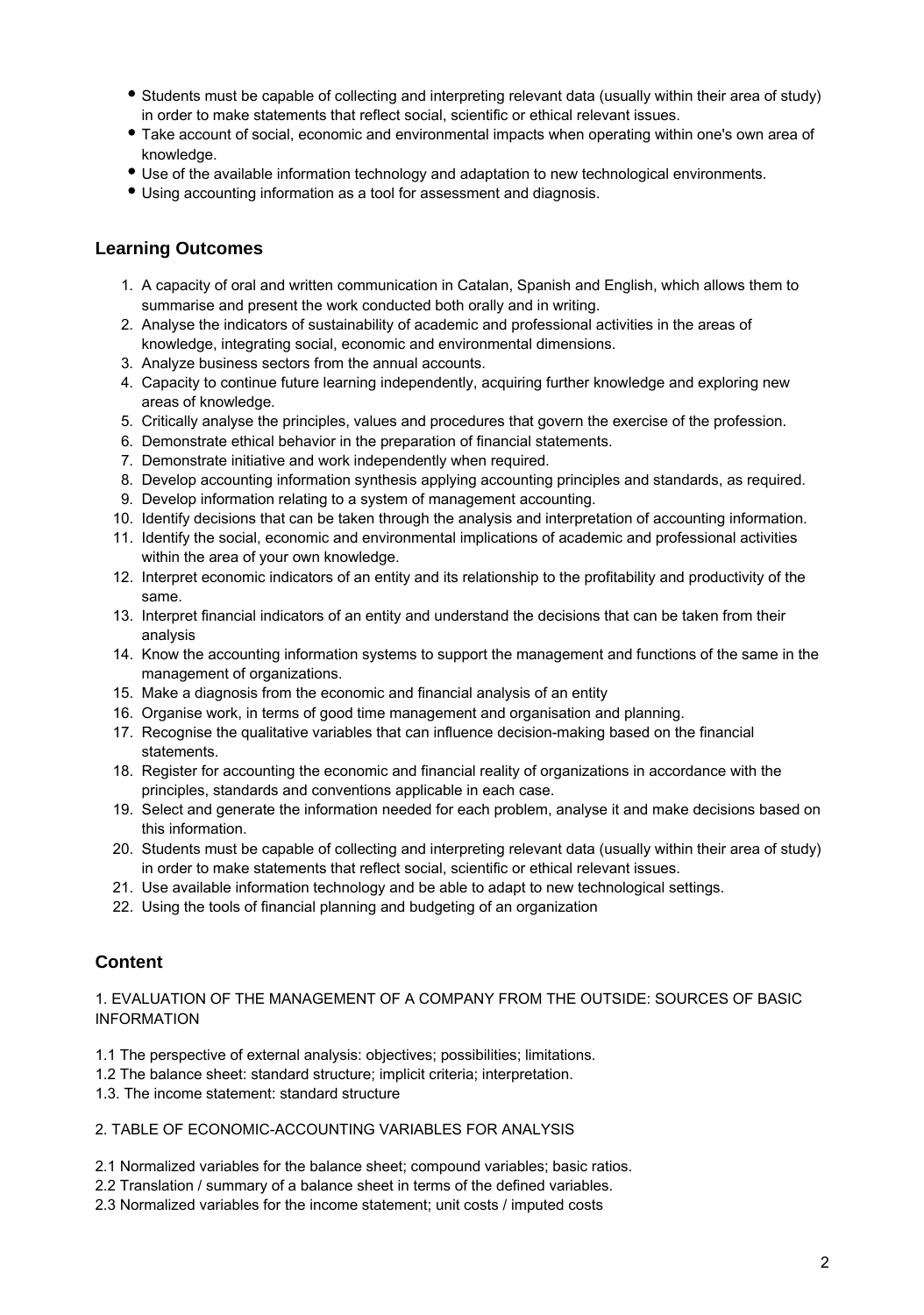2.4 Translation / summary of a statement of results, in terms of the defined variables

- 2.5 Non-operating assets and results
- 2.6 Extraordinary results

#### 3. EVALUATION OF ECONOMIC FUNCTIONING: THE PROFITABILITY RATE

3.1 The concept of profitability of a company, and its different versions

3.2 Models of simple factorial analysis of profitability

#### 4. DYNAMIC ANALYSIS: CHANGES EXPLAINED BY EACH ELEMENTAL VARIABLE

4.1 Partial differences method

4.2 The method of averages

4.3 Variation rate method; index and rate of change of a temporal variable; the method of 'rates of continuous variation '

#### 5. PROFITABILITY ANALYSIS MODEL, BY STAGES (I)

5.1 Limitations of simple factor analysis models

5.2 A more precise scheme: different concepts of profitability

- 5.3 Analysis of the return on equity and the leverage effect
- 5.4 Part of the variation in profitability explained by each determining variable

#### 6. MODEL OF PROFITABILITY ANALYSIS, BY STAGES (II)

6.1 Analysis of the company's profitability

- 6.2 Analysis of the profitability of the operation
- 6.3 Determination of the effect attributable to each immediate explanatory variable

#### 7. MODEL OF PROFITABILITY ANALYSIS, BY STAGES (III):

7.1 Analysis of the net margin rate; variation explained by each determinant variable

7.2 Determination of the effect attributable to each immediate explanatory variable

### 8. APPLICATIONS OF THE PROFITABILITY ANALYSIS MODEL

8.1 Global application of the model: really elementary explanatory variables; determination of the incidence of each elementary management variable

### 9. PRODUCTIVITY AS AN EXPLANATORY VARIABLE OF MARGIN RATE (I)

9.1 The concept of productivity of a company, and its different versions

- 9.2 Measuring productivity from the financial statements: Model and terminology
- 9.2 Measuring productivity from the financial statements: Model and terminology
- 9.3 Simplified analysis of the gross margin rate: an output, an input

9.4 The analysis of the gross margin rate in the general case

9.5 Determination of the effect attributable to each determining variable

### 10. PRODUCTIVITY AS AN EXPLANATORY VARIABLE OF MARGIN RATE (II)

10.1 Interpretation of the index of variation of the productivity of the imputed costs

10.2 Partial productivity of each type of productive factor included in the imputed costs

- 10.3 Determination of the effect on the margin rate of the variation in the productivity of each factor.
- 10.4 Calculating Price Indexes: A Practical Approach

#### 11. EXTENSION OF THE PRODUCTIVITY ANALYSIS MODEL

11.1 Application to the analysis of the variable non-imputed cost rate

11.2 Application to the analysis of the rate of fixed non-imputed costs

11.3 Determination of the effect on the net margin rate

11.4 Application to the comparison of productivity between two companies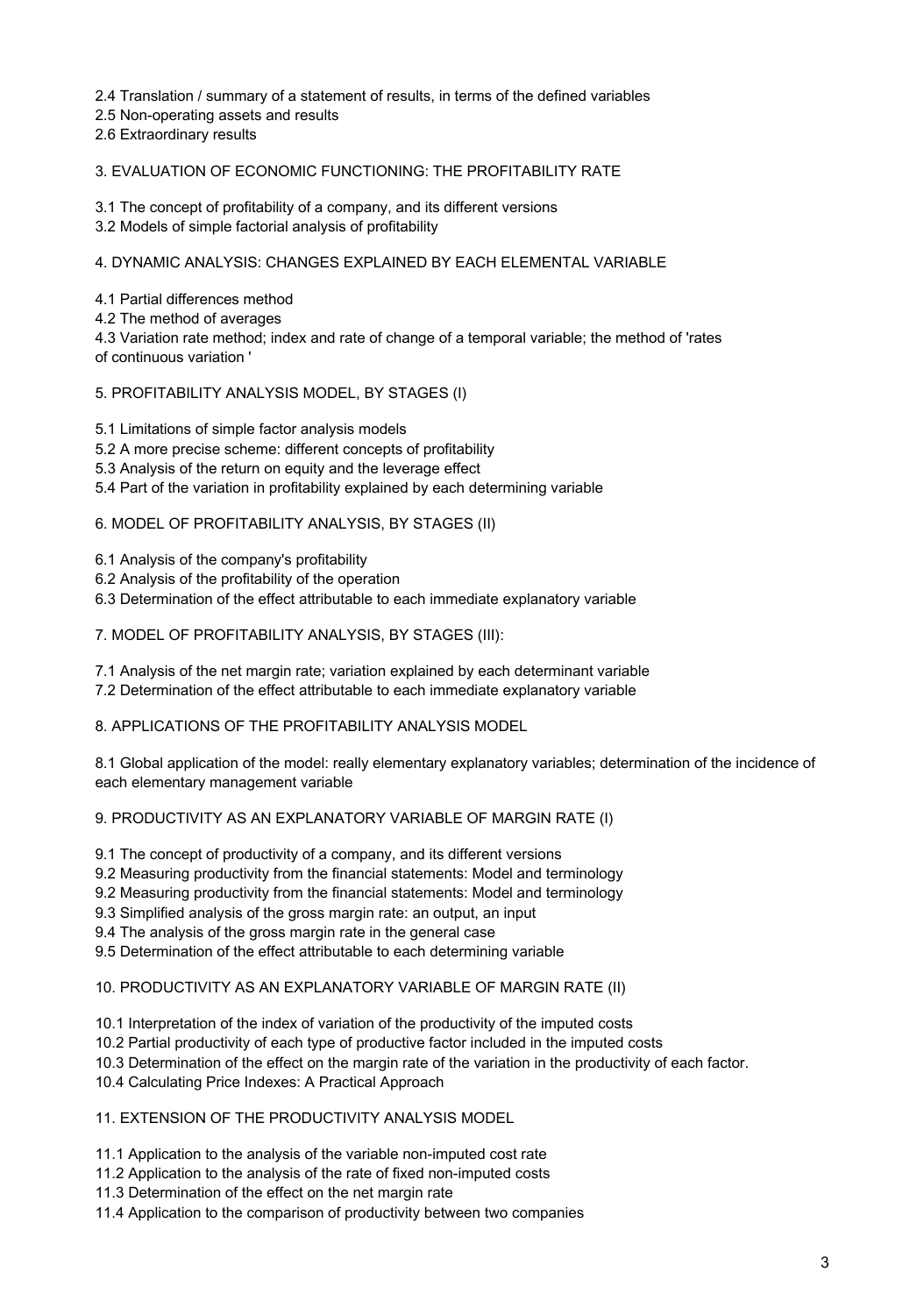### 12. LABOR PRODUCTIVITY AND CAPITAL PRODUCTIVITY.

12.1 Productivity and level of employment of the labor factor (and other semi-fixed factors)

12.2 Determination of the effects on the margin rate of technical productivity and the level of employment.

12.3 Elements that can vary productivity per hour worked; productivity and quality of life.

12.4 Calculation and interpretationof the index of variation of the productivity of the Fixed Assets.

12.5 Interpretation of the productivity variation index in the case of a variable cost such as 'Commissions'.

#### 13. APPLICATIONS.

13.1 Summary of the 'margin rates - productivity' model.

13.2 Determination of the incidence on the margin rate of each final elementary variable.

#### 14. EMPIRICAL STUDIES OF PROFITABILITY AND PRODUCTIVITY

14.1 Presentation of the work done by each group of students

# **Methodology**

The following describes the organization and teaching methodology that will be followed in the different training activities.

Theory classes:

The contents of the subject will be taught by the teacher in the form of master classes, along with the study of different business cases based on real Catalan companies.

Practical classes:

The practical class sessions will be combined with the theory ones, so no specific session is set for the week. These classes will be dedicated to the resolution and commentary of the exercises and cases proposed by the teacher. In the practical classes it is necessary to use a computer or tablet with a "Spreadsheet" program such as Microsoft Excel, or Google Sheets.

Evaluation, supervision and monitoring tests:

During the course there will be two individual assessment tests described in the assessment section of this guide.

On the other hand, students will form groups of 2-3 people to carry out a work of application to real data of a company or sector of the models of analysis of the profitability and productivity students. The results of the work must be presented and defended in class in the framework of an oral presentation in executive format (approximately 10 minutes per group), and at the same time submit a dossier with the business analysis carried out.

Tutorship

There will be individual tutorship sessions for those students who wish. The aim of these sessions is to resolve doubts, comment on exercises or review concepts. In them the student is the one who must take the initiative raising the questions to treat.

Annotation: Within the schedule set by the centre or degree programme, 15 minutes of one class will be reserved for students to evaluate their lecturers and their courses or modules through questionnaires.

## **Activities**

| <b>Title</b>             |      | Hours ECTS Learning Outcomes                                                               |
|--------------------------|------|--------------------------------------------------------------------------------------------|
| <b>Type: Directed</b>    |      |                                                                                            |
| <b>Practical Courses</b> | 17   | $0.68$ 5, 2, 3, 1, 4, 14, 7, 6, 8, 9, 15,<br>10, 11, 12, 13, 16, 20, 17, 18,<br>19, 22, 21 |
| <b>Theory Classes</b>    | 32.5 | $1.3$ $5, 2, 3, 1, 4, 14, 7, 6, 8, 9, 15,$                                                 |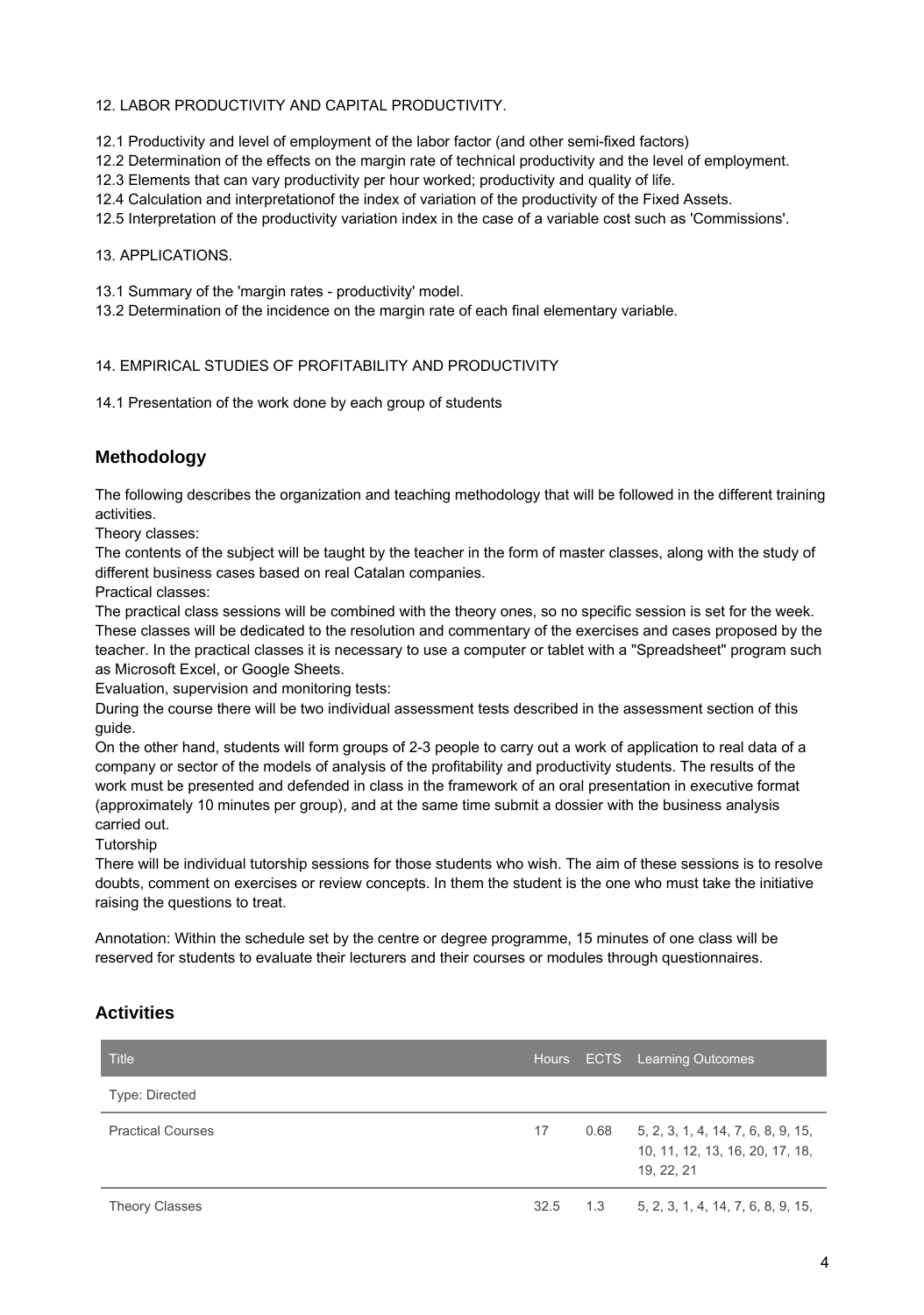10, 11, 12, 13, 16, 20, 17, 18, 19, 22, 21

| Type: Supervised                                                                                                                        |    |      |
|-----------------------------------------------------------------------------------------------------------------------------------------|----|------|
| Tutorship                                                                                                                               |    | 0.28 |
| Type: Autonomous                                                                                                                        |    |      |
| Treball autònom: lectura dels textos, estudi dels contingut,<br>preparació i resolució d'exercicis. Realització del treball d'aplicació | 88 | 3.52 |

# **Assessment**

The evaluation of the student will be done continuously based on the following evidence:

- Examination of the content of topics 1 to 8 lasting approximately 2 hours. This control will consist of theoretical questions and practical exercises related to the topics to be evaluated. It will take place during teaching hours. The mark of this control must be at least 4 and a weight of 25% to obtain the final mark. - Examination of the content of topics 9 to 14 lasting approximately 2 hours. This control will consist of theoretical questions and practical exercises related to the topics to be evaluated. The grade for this exam must be at least 4 and weighs 25% in the final grade of the course.

- Application work. Students will deliver the written work to the teacher and make a presentation in class in executive format, being able to use power point supports, and where they will answer the questions asked. To pass the subject it is essential to present this application work. The grade for this work must be at least 4 and weigh 50% in the final grade.

The subject can only be assessed by the assessment system described above. A student who has participated in two of the above assessment activities is considered to be participating in the continuing assessment. Therefore, a student will be listed as NOT EVALUATED when he / she has only participated in an evaluation activity. Failure to participate in any of the assessment activities described will be graded with a zero and therefore will not allow promising with the others.

In application of the regulations of the Faculty of Economics and Business, those students who have obtained a grade equal to or higher than 3.5 and lower than 5 have the option of taking a re-assessment test. This test will consist of theoretical questions and practical exercises related to all the topics of the subject. The qualification of the re-evaluation will be qualitative and will have only two possible options: FIT or NOT FIT. Students who obtain an APTE grade are considered to pass the subject with a maximum numerical grade equal to 5. If the student obtains a NOT APTE grade, he / she does not pass the subject and will be will qualify with the grade obtained before the re-evaluation. The scheduled date for the reevaluation test is January 30, 2019 at 6 p.m.

| <b>Title</b>                                          |     |               |      | Weighting Hours ECTS Learning Outcomes                                           |
|-------------------------------------------------------|-----|---------------|------|----------------------------------------------------------------------------------|
| Examen Productivtat (Temes 9-14)                      | 25% | 2             | 0.08 | 5, 2, 3, 1, 4, 14, 7, 6, 8, 9, 15, 10, 11, 12, 13, 16,<br>20, 17, 18, 19, 22, 21 |
| Examen Rendibilitat (Temes 1-8)                       | 25% | $\mathcal{P}$ | 0.08 | 5, 2, 3, 1, 4, 14, 7, 6, 8, 9, 15, 10, 11, 12, 13, 16,<br>20, 17, 18, 19, 22, 21 |
| Realització i Presentació d'un Treball<br>d'Aplicació | 50% | 1.5           | 0.06 | 5, 2, 3, 1, 4, 14, 7, 6, 8, 9, 15, 10, 11, 12, 13, 16,<br>20, 17, 18, 19, 22, 21 |

# **Assessment Activities**

# **Bibliography**

Manual: Análisis del Funcionamiento Economico de las Empresas - Joaquim Vergés Jaime - 6a Edición Octubre 2020 - Deparament d'Economia de l'Empresa